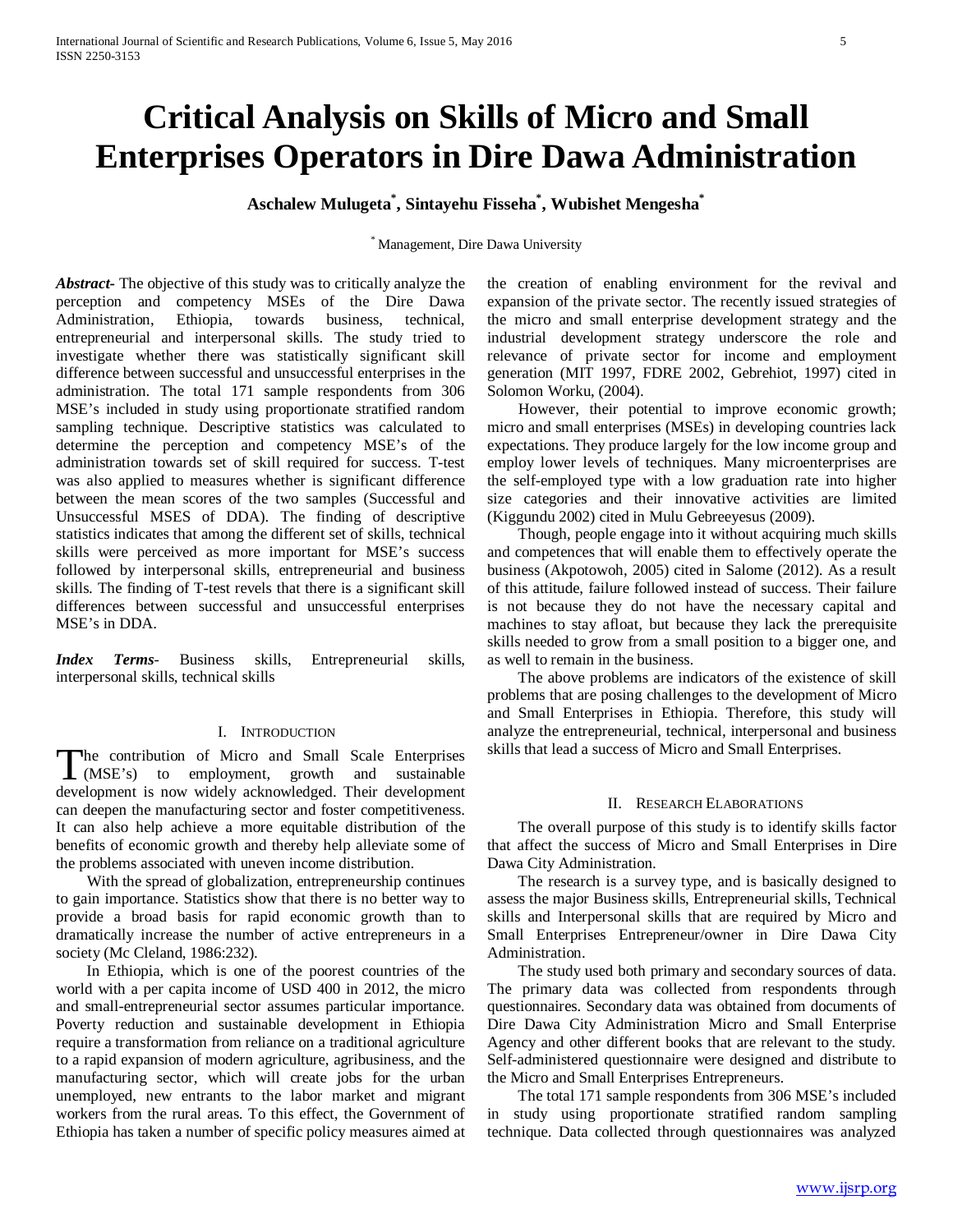quantitatively by using simple descriptive statistics like mean, standard deviation, frequencies, percentages and T-test analysis technique through SPSS 20.The analyzed data was presented via tables.

 Descriptive statistics was calculated using to determine the perception and competency MSEs of the administration towards entrepreneurial and business skill. T-test was also applied to measures whether the difference is significant between the mean scores of the two samples (Successful and Unsuccessful MSES of DDA).

## III. RESULTS

 The study findings are based on response of the targeted sample 171 MSEs 154 were collected and acceptable yielding 90% response rate.

## *Perceived interpersonal skills of MSE's of DDA*

 As revealed in the table below, the overall average is positive with 4.67/5for successful MSE's and 4.43/5 for unsuccessful MSE's, which means that two categories of MSE's in administration have a positive perception towards interpersonal skills role in their performance. However, when it comes to their preferences and priorities successful MSES of the administration perceived time management skills and problem solving skills plays a pivotal role for their success where as unsuccessful MSEs perceived reading and writing and time management skills are important for their better performance.

| <b>Items</b>                   | <b>Successful MSEs</b> |           | Unsuccessful MSEs |      |
|--------------------------------|------------------------|-----------|-------------------|------|
|                                | Mean                   | <b>SD</b> | Mean              | SD   |
| Simple mathematical operation  | 4.63                   | 0.48      | 4.41              | 0.58 |
| Read and write                 | 4.66                   | 0.48      | 4.52              | 0.68 |
| Make decisions                 | 4.67                   | 0.05      | 4.45              | 0.08 |
| Time management                | 4.72                   | 0.45      | 4.52              | 0.53 |
| Problem solving                | 4.71                   | 0.46      | 4.4               | 0.49 |
| Good communication             | 4.63                   | 0.51      | 4.42              | 0.49 |
| Motivation and confidence      | 4.7                    | 0.46      | 4.33              | 0.47 |
| Average score of the dimension | 4.67                   | 0.41      | 4.43              | 0.40 |

## **Table 1: Perceived interpersonal skills of MSES of DDA**

## *Perceived Business skills of MSE's of DDA*

 As shown in table 2, both successful and unsuccessful MSE's average score showed that their total mean is more than average (3). Business skills have got positive perception from both successful and unsuccessful micro and small enterprises of the administration since the mean result of those sub skills showed above the expected mean/the average.

| <b>Table 2: Perceived Business skills of MSES of DDA</b> |  |  |
|----------------------------------------------------------|--|--|
|----------------------------------------------------------|--|--|

| <b>Items</b>                                                                                     | <b>Successful MSEs</b> |      | Unsuccessful MSEs |      |
|--------------------------------------------------------------------------------------------------|------------------------|------|-------------------|------|
|                                                                                                  | Mean                   | SD.  | Mean              | SD.  |
| <b>Business systems</b>                                                                          | 4.61                   | 0.49 | 4.36              | 0.48 |
| Network technology                                                                               | 3.91                   | 1.3  | 3.54              | 1.26 |
| ICT                                                                                              | 3.92                   | 1.3  | 3.43              | 1.29 |
| different<br>financial<br>and<br>report<br>Prepare<br>statements and                             | 4.51                   | 0.76 | 3.96              | 0.95 |
| <b>HRM</b>                                                                                       | 4.63                   | 0.48 | 3.91              | 0.93 |
| Market and distribution                                                                          | 4.53                   | 0.56 | 3.84              | 1.02 |
| Legal practice                                                                                   | 4.27                   | 0.72 | 4.06              | 0.47 |
| Set goal                                                                                         | 4.59                   | 0.85 | 4.08              | 0.56 |
| Identify<br>the<br>evaluate<br>opportunities,<br>and<br>challenges and actors in the value chain | 4.6                    | 0.69 | 4.04              | 0.6  |
| Research & Development                                                                           | 4.54                   | 0.72 | 4.1               | 0.77 |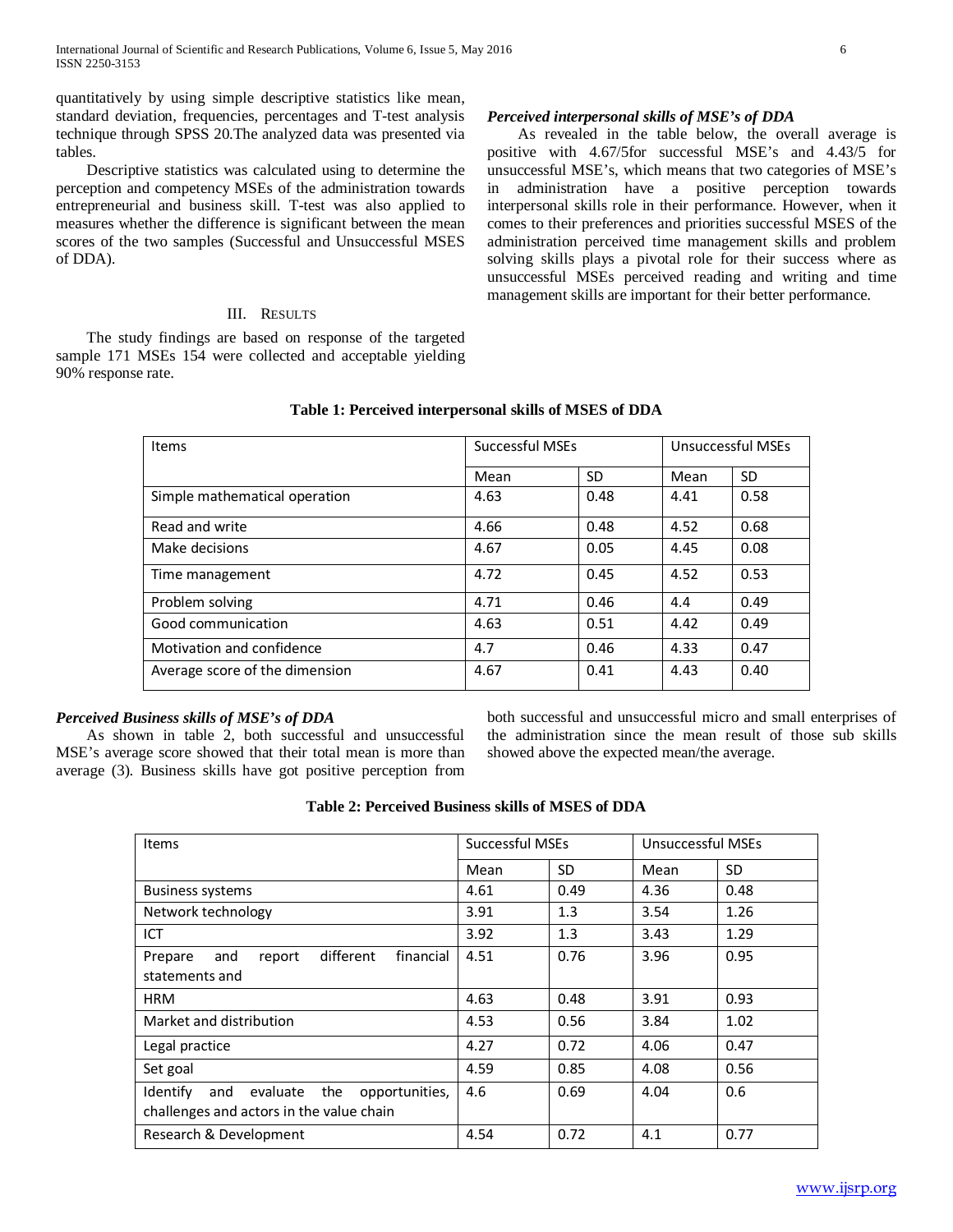| Design and implementing strategy | 4.62 | 0.69 | 4.04 | 0.6  |
|----------------------------------|------|------|------|------|
| Average score of the dimension   | 4.S  | 0.47 | 3.96 | 0.76 |

# *Perceived Entrepreneurial Skills*

 In the Table (3) below is perceived Entrepreneurial skills of the MSEs in DDA measured by 5 scales of five items referring to this skill's role on success of enterprises. The total mean average was positive at (4.42) and (3.37) for successful and unsuccessful

MSEs respectively. This means that these enterprises perceived entrepreneurial skills play a pivotal role for their better performance.

# **Table 3: Perceived Entrepreneurial skills of MSES of DDA**

| Items                                                           | Successful MSEs |           | <b>Unsuccessful MSEs</b> |           |
|-----------------------------------------------------------------|-----------------|-----------|--------------------------|-----------|
|                                                                 | Mean            | <b>SD</b> | Mean                     | <b>SD</b> |
| Gather resources                                                | 4.61            | 0.52      | 4.09                     | 0.87      |
| Risk management                                                 | 4.68            | 0.5       | 4.1                      | 0.81      |
| Identify<br>from<br>successful<br>learn<br>and<br>entrepreneurs | 4.67            | 0.47      | 3.98                     | 0.75      |
| Identify, evaluate and use the opportunity                      | 4.62            | 0.56      | 4.08                     | 0.76      |
| Innovation and creativity                                       | 4.62            | 0.6       | 3.9                      | 0.96      |
| Average score of the dimension                                  | 4.42            | 0.65      | 3.37                     | 1.1       |

# *Perceived Technical Skills of MSEs of DDA*

 Perceived technical skill of the sample respondent in Table (4) below was measured by six items. The total for all statements averaged (4.63 with a standard deviation of 0.41) and (3.83 with standard deviation of 0.94) for successful and unsuccessful

enterprise respectively; it indicates positive perception of enterprises regarding technical skills for their business success.

 Successful MSEs of the administration perceived career ambition to sustain in their business (mean of 4.7) a crucial technical skill for their business success the same sub skill was perceived as important (mean of 4) by unsuccessful enterprise.

# **Table 4: Perceived Technical skills of MSE's in DDA**

| Items                                                      | <b>Successful MSEs</b> |           | <b>Unsuccessful MSEs</b> |           |
|------------------------------------------------------------|------------------------|-----------|--------------------------|-----------|
|                                                            | Mean                   | <b>SD</b> | Mean                     | <b>SD</b> |
| Occupational and professional abilities                    | 4.66                   | 0.48      | 3.93                     | 1.06      |
| Job-related abilities                                      | 4.67                   | 0.47      | 3.88                     | 1.04      |
| Career ambition                                            | 4.7                    | 0.46      | 4                        | 0.94      |
| Work knowledge                                             | 4.59                   | 0.49      | 3.56                     | 1.13      |
| Standards and practices                                    | 4.57                   | 0.58      | 3.8                      | 0.96      |
| methodological<br>Mechanical.<br>procedural,<br>activities | 4.61                   | 0.49      | 3.83                     | 0.94      |
| Average score of the dimension                             | 4.63                   | 0.41      | 3.83                     | 0.88      |

# *Comparison: Successful and unsuccessful MSE's*

 The analysis results of the T-test for equality of mean scores are presented in the Table 13 below. This test measures whether the difference is significant or not between the mean scores of the two samples (Successful and unsuccessful MSES of DDA). Confidence Interval of the Difference is 95% (i.e.,  $p \le 0.05$ ).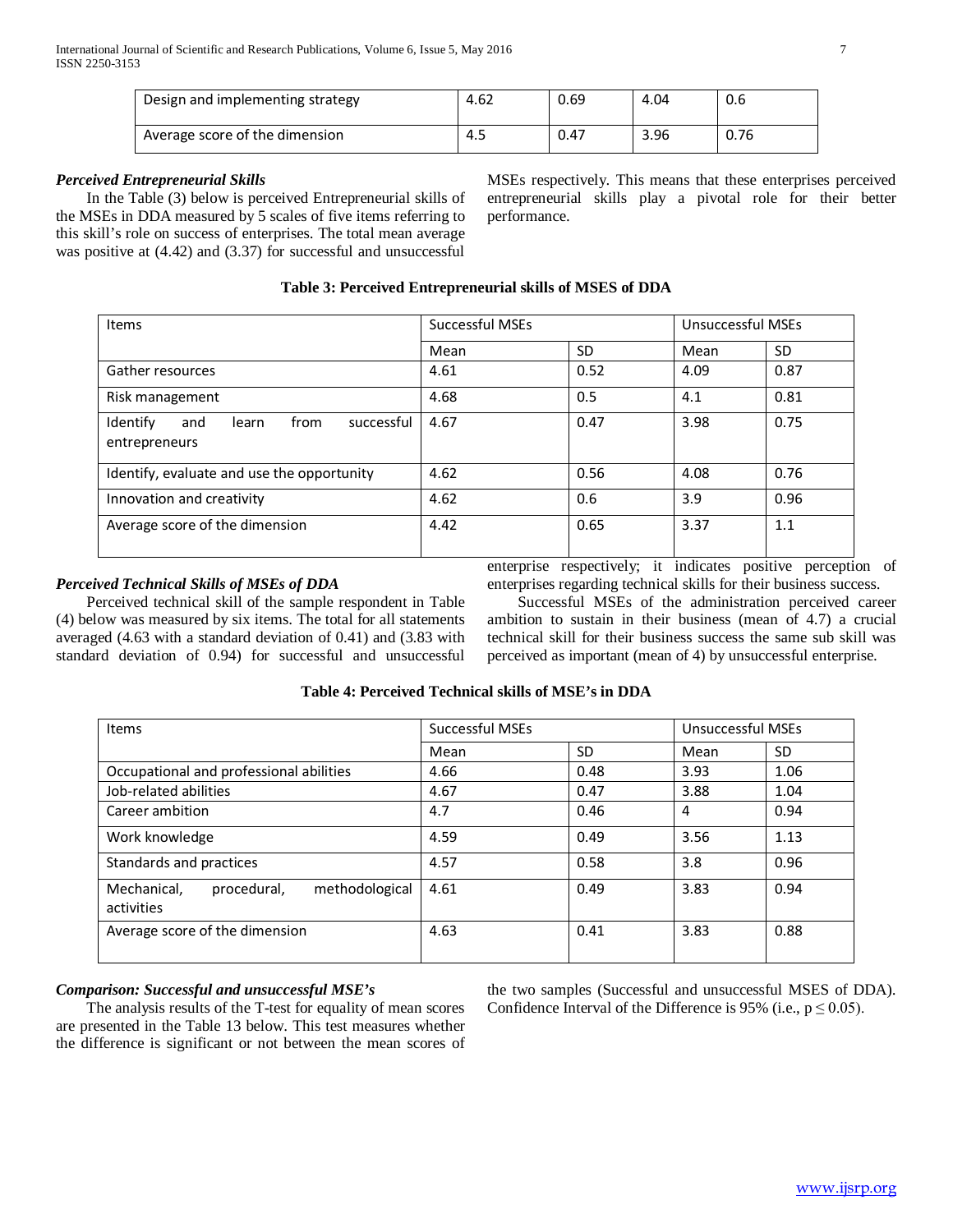| T-test for equality of means |                               | T        | Df     | Sig(2tailed) |
|------------------------------|-------------------------------|----------|--------|--------------|
| Interpersonal skill          | Equal<br>variances<br>assumed | $-4.208$ | 134    | .000         |
|                              | variances<br>Equal            | $-4.156$ | 121.39 | .000         |
|                              | not assumed                   |          |        |              |
| <b>Business Skills</b>       | Equal<br>variances            | $-3.854$ | 144    | .000         |
|                              | assumed                       |          |        |              |
|                              |                               | $-3.898$ | 143.9  | .000         |
|                              | Equal<br>variances            |          |        |              |
|                              | not assumed                   |          |        |              |
| Entrepreneurial skills       | Equal variances               | $-6.857$ | 146    | .000         |
|                              | assumed                       |          |        |              |
|                              | variances<br>Equal            | $-7.143$ | 137.17 | .000         |
|                              | not assumed                   |          |        |              |
| <b>Technical Skills</b>      | Equal<br>variances            | $-8.881$ | 140    | .000         |
|                              | assumed                       |          |        |              |
|                              |                               | $-9.106$ | 110.56 | .000         |
|                              | Equal<br>variances            |          |        |              |
|                              | not assumed                   |          |        |              |

**Table 5: T-test results for equality of mean scores between successful and unsuccessful MSEs of DDA**

Table 6: Descriptive comparison of *Successful and unsuccessful MSE's*

| <b>Items</b>            | <b>Successful MSEs</b> |      | <b>Unsuccessful MSEs</b> |      |
|-------------------------|------------------------|------|--------------------------|------|
|                         | Mean                   | SD   | Mean                     | SD   |
| Interpersonal skills    | 4.5                    | 0.6  | 3.91                     | 0.89 |
| <b>Business skills</b>  | 3.83                   | 0.81 | 3.23                     | 1.02 |
| Entrepreneurial skills  | 4.42                   | 0.65 | 3.37                     | 1.1  |
| <b>Technical skills</b> | 4.56                   | 0.51 | 3.37                     | 1.03 |

 As shown in table 6 above successful enterprises of the administration had over all interpersonal skills (mean of 4.5 with the s/d of 0.6), Business skills (mean of 3.83 with the s/d of 0.81), entrepreneurial skills (4.42 with the s/d of 0.65), and technical skills (mean of 4.56 with s/d of 0.51) implying that technical skills were the more important skill for MSE's followed by interpersonal skills, entrepreneurial and business skills.

#### IV. CONCLUSION

 Concerned stakeholders namely Micro and Small enterprise agency of the administration, Technical and Vocational schools, Entrepreneurship Development Center, Universities and others have to work on those skills in order to minimize the skill gap between two categories meaning successful and unsuccessful enterprises of the administration.

 It can't be denied from the findings the study that the greater majority of the respondents replied trainings on those area have been delivered however concerned stakeholders have to evaluate the effect of trainings given on the success of MSEs of the administration.

 From the findings of the study it was observed that business skills namely ability to use network technology and ability to use ICT for business operation were below average for both successful and unsuccessful enterprises of the administration showing that MSEs of the administration are not well equipped on those skills. So that skills in these areas have to be delivered to crystallize the performance of successful MSEs and to enable unsuccessful enterprise to transform to a better position.

 Innovation and creativity skills are one of the headaches of unsuccessful enterprises. Consequently, different stakeholders have to contribute their role how unsuccessful enterprises of the administration become better performers in this regard. How they can scan opportunities, identify gaps, develop competitive advantages over their competitors and the like issues have to get attention from the concerned parties.

#### ACKNOWLEDGEMENT

 The generous cooperation of many people has contributed for the success and completion of this paper. The completion of this project involved kindly contribution, support and encouragement of many people. We are indebted to all who